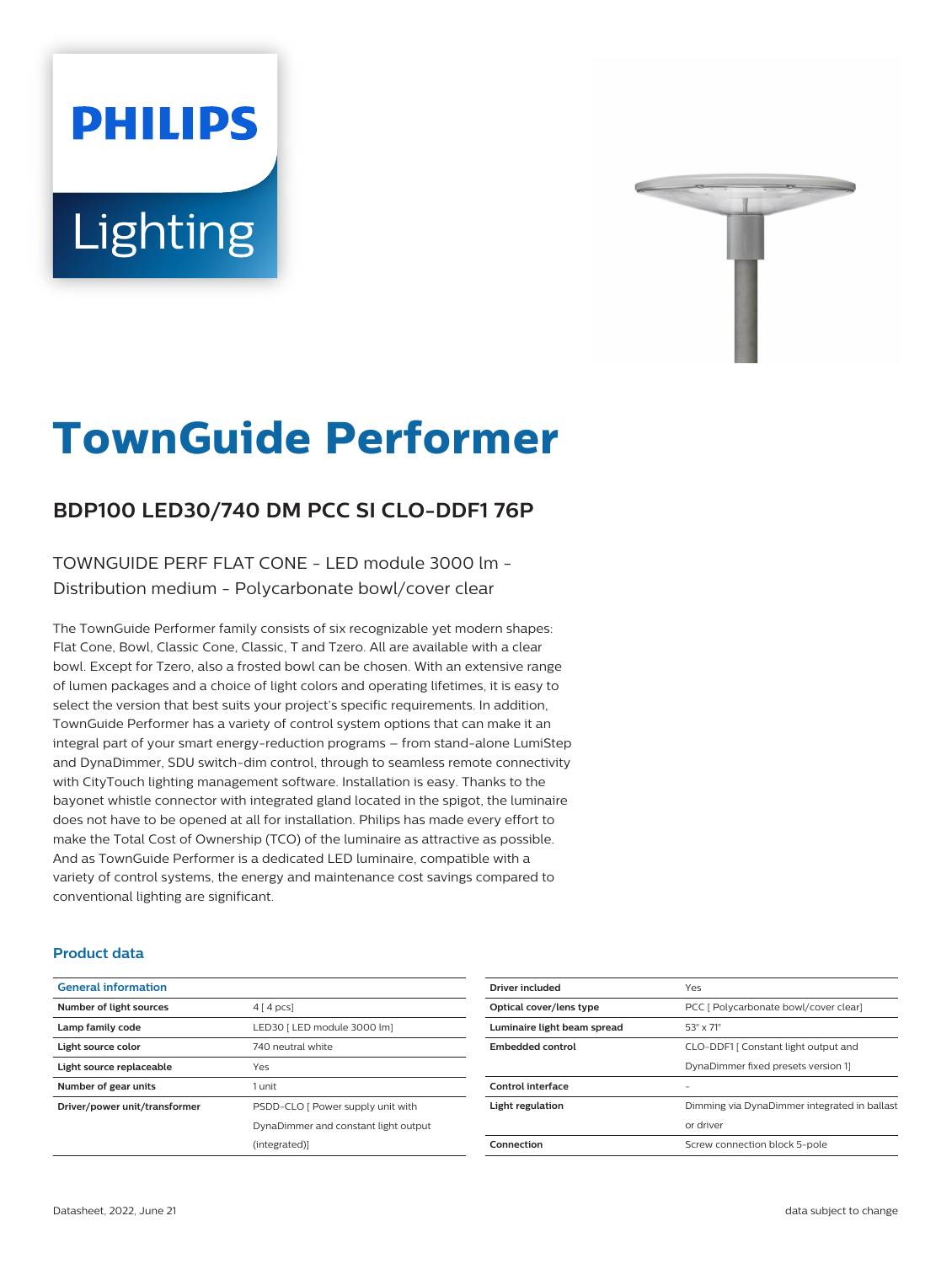## **TownGuide Performer**

| Cable                                     |                                                |
|-------------------------------------------|------------------------------------------------|
| <b>Protection class IEC</b>               | Safety class I (I)                             |
| Parts color                               | All parts colored                              |
| Coating                                   |                                                |
| Glow-wire test                            | 650/5 [ Temperature 650 °C, duration 5 s]      |
| <b>Flammability mark</b>                  | $NO[-]$                                        |
| <b>Safety device</b>                      | PCBC [ PCB cover]                              |
| <b>CE mark</b>                            | CE mark                                        |
| <b>ENEC mark</b>                          | <b>ENEC</b> mark                               |
| <b>Warranty period</b>                    | 5 years                                        |
| Optic type outdoor                        | Distribution medium                            |
| Photocell                                 | No [ -]                                        |
| Constant light output                     | Yes                                            |
| Number of products on MCB of 16 A type 20 |                                                |
| в                                         |                                                |
| <b>EU RoHS compliant</b>                  | Yes                                            |
| <b>WEEE</b> mark                          |                                                |
| Light source engine type                  | LED                                            |
| Service tag                               | Yes                                            |
| Serviceability class                      | Class A, luminaire is equipped with            |
|                                           | serviceable parts (when applicable): LED       |
|                                           | board, driver, control units, surge protection |
|                                           | device, optics, front cover and mechanical     |
|                                           | parts                                          |
| <b>Product family code</b>                | BDP100 [ TOWNGUIDE PERF FLAT CONE]             |
|                                           |                                                |
| <b>Light technical</b>                    |                                                |
| Upward light output ratio                 | 3                                              |
| Standard tilt angle posttop               | $O^{\circ}$                                    |
| Standard tilt angle side entry            |                                                |
|                                           |                                                |
| <b>Operating and electrical</b>           |                                                |
| <b>Input Voltage</b>                      | 220-240 V                                      |
| <b>Input Frequency</b>                    | 50 to 60 Hz                                    |
| Initial CLO power consumption             | 19.2 W                                         |
| Average CLO power consumption             | 19.4 W                                         |
| End CLO power consumption                 | 19.6 W                                         |
| Inrush current                            | 22 A                                           |
| Inrush time                               | 0.29 ms                                        |
| Power Factor (Min)                        | 0.95                                           |
| Power Factor (Nom)                        | 0.93                                           |
|                                           |                                                |
| <b>Controls and dimming</b>               |                                                |
| Dimmable                                  | Yes                                            |
|                                           |                                                |
| <b>Mechanical and housing</b>             |                                                |
| <b>Housing Material</b>                   | Aluminum                                       |
| <b>Reflector material</b>                 |                                                |
| Optic material                            | Acrylate                                       |
| Optical cover/lens material               | Polycarbonate                                  |
| <b>Fixation material</b>                  | Steel                                          |
|                                           |                                                |
| <b>Mounting device</b>                    | 76P [ Post-top for diameter 76 mm]             |

| 209 x NaN x NaN mm (8.2 x NaN x NaN in)       |
|-----------------------------------------------|
|                                               |
|                                               |
| IP66 [ Dust penetration-protected, jet-proof] |
|                                               |
| Luminaire surge protection level until 6 kV   |
| differential mode and 6 kV common mode        |
|                                               |
|                                               |
|                                               |
|                                               |
|                                               |
|                                               |
|                                               |
|                                               |
|                                               |
|                                               |
|                                               |
|                                               |
|                                               |
|                                               |
|                                               |
|                                               |
|                                               |
|                                               |
|                                               |
|                                               |
|                                               |
|                                               |
|                                               |
|                                               |
|                                               |
|                                               |
| BDP100 LED30/740 DM PCC SI CLO-DDF1           |
|                                               |
|                                               |
|                                               |
|                                               |
|                                               |
|                                               |
|                                               |
|                                               |

**Optical cover/lens shape** Conical flat